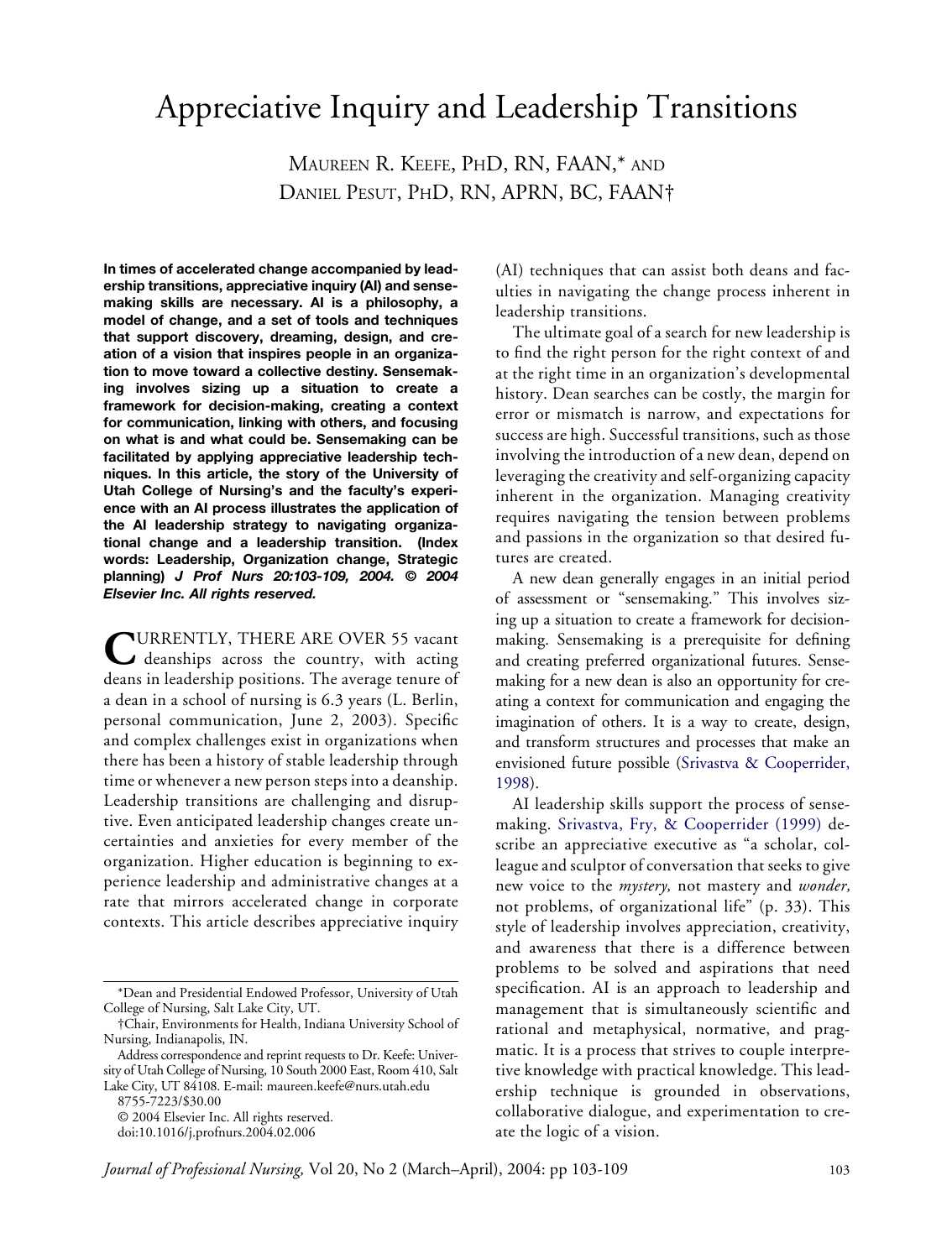AI has emerged in recent years as a generative science of administration that supports organizational change during a transitional period or any disruptive innovation. AI identifies the best of *what is* so that organizations can derive the ideals of *what might be*. It supports the consensus-building that enables people to create aspirations of *what should be* in light of the organization's experience of *what can be* [\(Cooperrider & Sriv](#page-6-0)[astva, 1987\)](#page-6-0). The following are some basic assumptions that provide the context for AI work (Hammond, 1998):

- In every organization, something works.
- Looking for what works well is more motivating and effective than looking for what does not work.
- What we focus on becomes our reality.
- The act of asking questions begins the change.
- Organizations move toward what they ask about or focus on.
- We have more confidence and comfort to journey to the future when we bring forward parts of the past.
- If we bring parts of the past forward, they should be what is best.

● The words we use to anticipate and describe reality, create it. [\(Hammond, 1998, p. 20-21\)](#page-6-0)

Discovering and making explicit what works in an organization help people clarify dreams and aspirations, design meaningful futures, and chart a course of action toward a preferred destiny. AI provides ways and means to make assumptions and beliefs explicit. As a result, aspirations emerge. Cooperrider (2000) concludes this about the affirmative basis of organizing: "(1) organizations are the products of affirmative mind; (2) when beset with repetitive difficulties or problems, organizations need less fixing, less problemsolving, and more reaffirmation—or more precisely, more appreciation; (3) the primary executive vocation in a postbureaucratic era is to nourish the appreciative soil from which new and better guiding images grow on a collective and dynamic basis" (p. 31).

[Schiller, Holland & Riley \(2002\)](#page-6-0) derived a profile of appreciative leadership from interviews with corporate and academic leaders. Results of their work support the fact that an appreciative leadership style is simultaneously a philosophy and a worldview supported by relational and catalytic values. Practices of these leaders included dialogue, coaching, enabling, encouraging, and challenging. Such practices influence people's awareness, day-to-day behaviors, and actions. An ap-



*Figure 1.* The four "D" cycle of appreciative inquiry.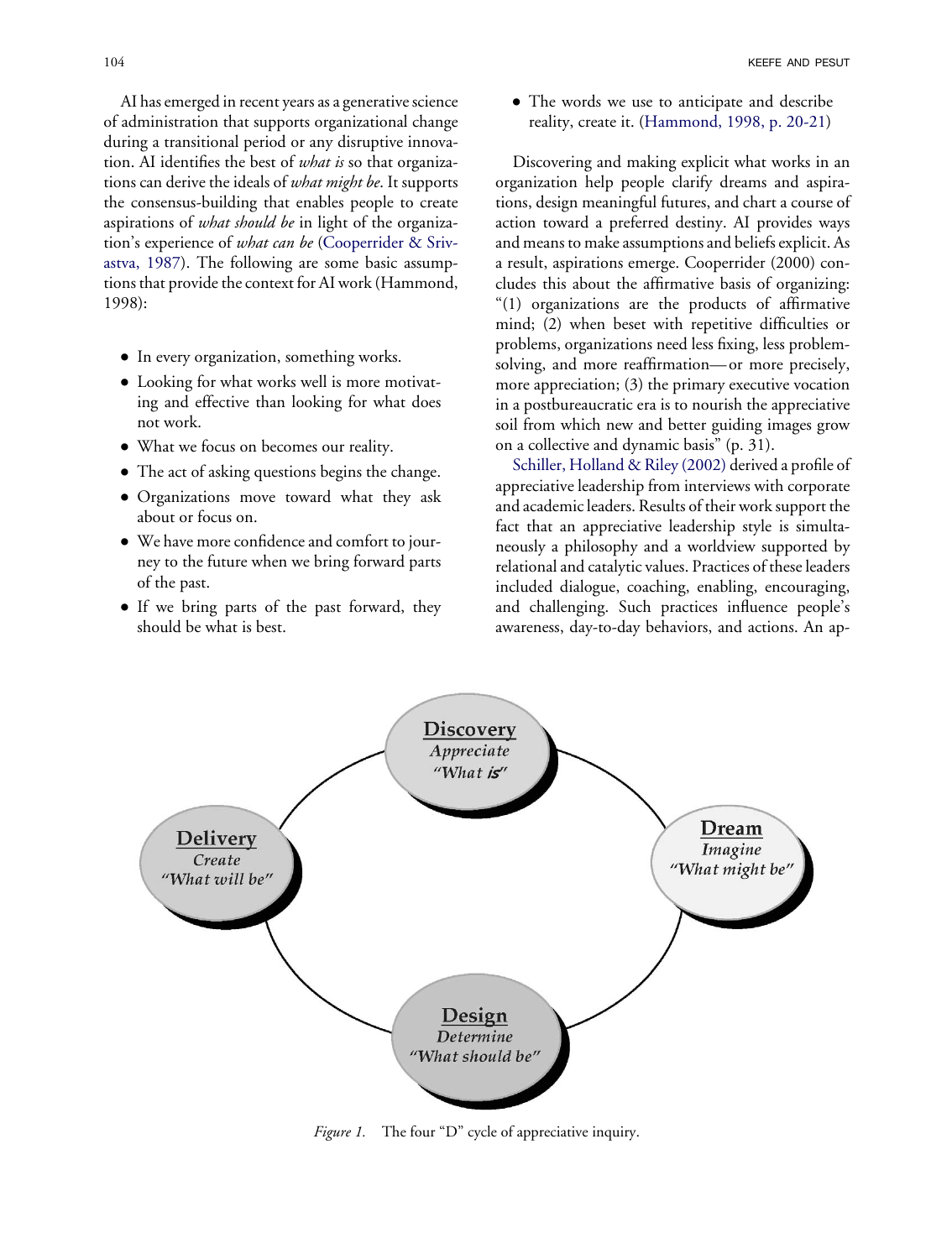preciative leadership style supports the development of mutual respect, trust, and openness that in turn inspire expansive shared visions that embrace all talents and strengths of people in the organization.

#### **The Four "D" Cycle of Appreciative Inquiry**

By applying the four "D" cycle of AI, leaders can make visible the aspirations and vision of the people in an organization (Figure 1). Rather than a focus on fears and deficits, AI uncovers the best of people's experiences. The four "D" AI cycle is made up of the following phases: (1) discover, (2) dream, (3) design, and (4) deliver [\(Whitney & Schau, 1998\)](#page-6-0). In the discovery phase, the goal is to uncover and appreciate the best of what is and what works in an organization. Once the appreciative elements are uncovered, individuals and groups discern from memories, stories, data, and shared history what values, beliefs, and assumptions support a desired future.

Discovery answers the question *What is?* from an affirmative basis. This initial phase leads to clarification and preparation for focusing on the future. Dreams help frame and define the *What might be?* question. Once the desired future is defined, people work backwards from this end state and design steps and social architecture to achieve the dream. The design phase creates a context in which the group generates a plan to achieve the ideal and answers the question *What should be?*. Finally, the delivery phase is realized as people in the organization enact strategies and action plans that support commitments based on what people have learned about themselves in light of what they hope to create. Delivery is the answer to the *What will be?* question of an AI. An appreciative organization is one in which expectations and rewards are clearly articulated, realistic and clear goals are set, successes are celebrated, areas of growth are noted, and progress is praised.

# **The University of Utah Story**

The principles of AI were used at the University of Utah College of Nursing to facilitate the transition to new leadership and engage the faculty in the cocreation of a strategic plan to guide future directions of the college. What follows is a description of the visioning process and of the products that emerged when the principles and practices of AI were applied in this setting. The story is framed through the lens of the four "D" cycle and the phases of AI that unfolded over the first academic year of a new dean's transition.

#### **PHASE I: DISCOVER**

During the discovery phase, the goal is to become open to *what is* and to engage in dialogue designed to assess the current state of the organization from an appreciative stance and frame of reference. During the first week of the new academic year, a 2-day, collegewide retreat was held with the heightened anticipation of meeting the new dean and kicking off another academic year. The dean took this opportunity to create the context and articulate her role and aspirations for the college. She described the dean's role as sustaining a shared vision, mobilizing resources, and creating a positive environment or community. She also shared the following list of personal core beliefs and values: communication/openness, collaboration/trust, integration, and inclusiveness.

The notion of AI was introduced as an approach to actualize these beliefs and values and also as a method to discover more about the college. AI was introduced as a way to "journey into the future, while carrying the best parts of the past." [\(Hammond, 1998,](#page-6-0) p. 21). An overview of the four-stage process of AI—discover, dream, design, and deliver—was provided. It was explained that each stage builds on the next and is directed toward creating a clear shared goal, a sense of trust, purpose, and affirmation, and the best path that fully engages all people in an organization.

During the fall retreat, the dean shared her early observations and first impressions with the faculty and staff to begin the discovery phase. She focused on the organizational strengths of the college and set the tone for appreciating a strong foundation on which to build a cocreated future. Discovered strengths included a strong history and tradition of excellence in nursing education, preeminent status as the state flagship institution, and an excellent reputation throughout the intermountain region. The strategic position of having the only state-supported master's and doctoral program in nursing and having the only master's program in gerontology were identified as unique assets.

As a way to focus and stimulate dialogue, strengths and assets were juxtaposed with emerging trends, challenges, and potential opportunities. These trends, challenges, and opportunities included:

- Shortages of both registered professional nurses and nursing faculty
- Increased innovations and use of educational technology
- Uncertain financing of academic health centers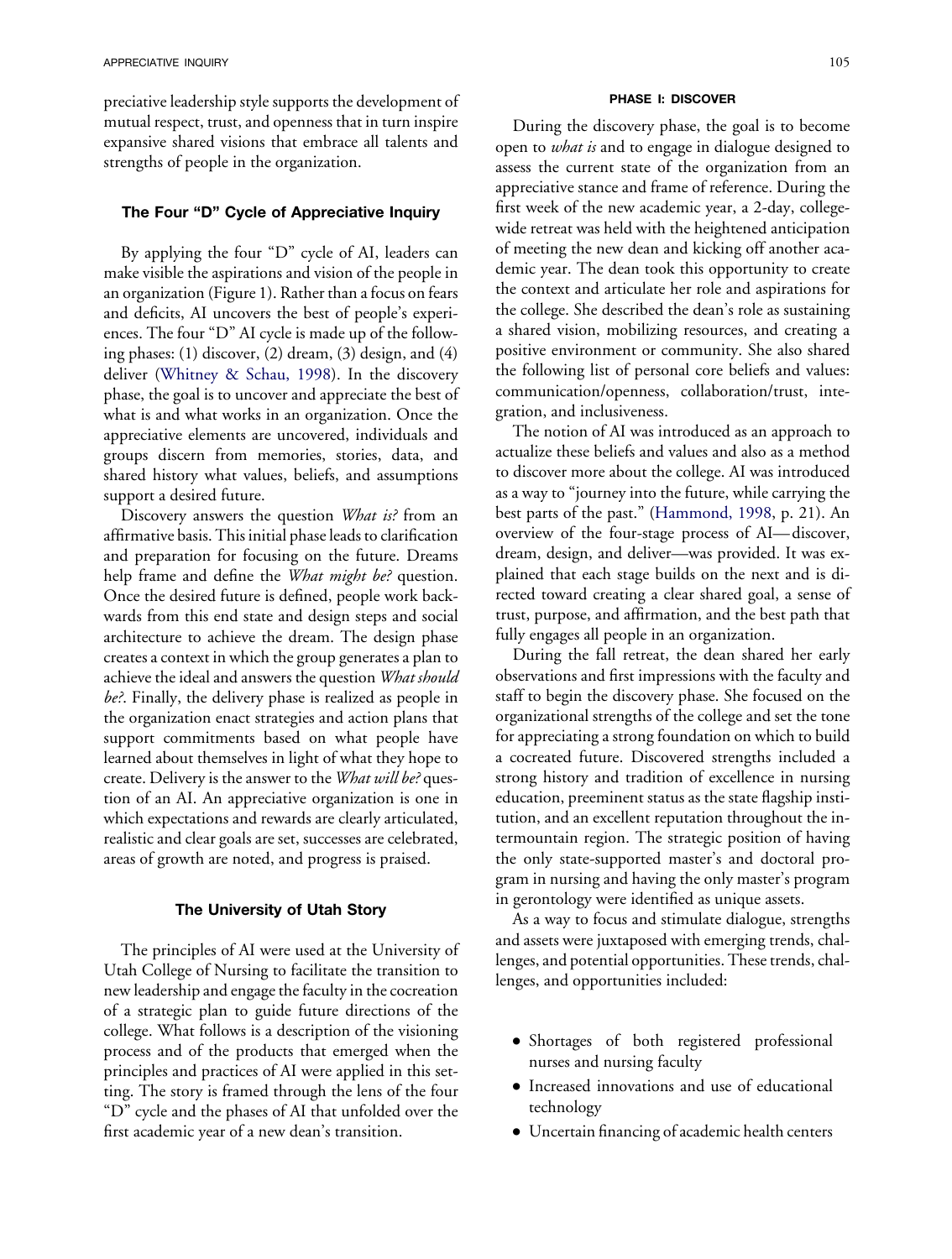- Integration and balancing of all missions within the organization
- Increasing collaboration in interdisciplinary education and research
- Shift from a focus on technology to a focus on information
- Developments in the area of human genetics
- Lifestyle, self-efficacy, and personal responsibility for health
- Increased longevity and concurrent chronicity of disease conditions.

By defining her personal values and first impressions, and by identifying challenges and opportunities, the dean established the context and extended the invitation to others to affirm and discover other strengths and challenges during the 2-day retreat.

### **PHASE II: DREAM**

This phase of the appreciative inquiry process involves conversations about *what might be*. Such conversations are invitations to imagine. Several "visioning the future" activities were introduced to facilitate and initiate this phase of the AI process at the University of Utah. Dreaming together involved all members of the academic leadership team and all faculty and staff. These dreaming activities served several purposes. Specifically, they were designed to (1) facilitate the dean's orientation, (2) create a shared vision and identity, (3) chart the future direction or course, and (4) direct decision-making and resource allocation. Table 1 gives a brief description of these activities and the sequencing of events over the year.

# *Focus Groups*

During the initial fall retreat, faculty and staff were randomly assigned to groups based on the color-coded

TABLE 1. Visioning the future: timeline and activities

caricatures attached to their nametags. Small groups of 8 to 10 people were formed, and each group was given a separate meeting space and a unique AI question to guide their discussion. The complete set of questions was as follows:

- 1. What are the 3 to 5 core values of the College of Nursing?
- 2. Relate the details of an incident when you felt you really made a difference.
- 3. What excites you most about the next few years at the College of Nursing?
- 4. What is the College of Nursing known for?
- 5. Describe one of the most deeply satisfying experiences you have had here at the College.
- 6. What would you like to see more of at the College of Nursing?
- 7. Describe a time when you felt especially appreciated and valued. What occurred?
- 8. What is a motto, slogan, or bumper sticker you would create to reflect your vision of the College of Nursing?

The groups self-selected a recorder/reporter in addition to a group-discussion facilitator. Their tasks were to include everyone in the round-robin discussion and synthesize the comments and conversations for sharing with the full group. After the small-group discussions, the groups shared brief reports and summaries of their conversations, stories, and ideas generated.

### *Mission-based SWOT Analysis*

As part of the discovery phase, faculty and staff participated in a strengths, weaknesses, opportunities, and threats (SWOT) analysis that revealed the college's strengths, weaknesses, threats, and opportunities in the

| Day 1. Appreciative inquiry focus groups: During the initial retreat small groups of faculty and staff were created, and each responded to |
|--------------------------------------------------------------------------------------------------------------------------------------------|
| a different Al-based question                                                                                                              |
| Day 0 Mission focused CMOT: Analysis of strengths, weaknesses, appeatupities, and threats in the excess of research, advertises, and       |

Day 2. Mission-focused SWOT: Analysis of strengths, weaknesses, opportunities, and threats in the areas of research, education, and practice

Phase II: Dream (Postretreat)

Phase I: Discover (fall retreat)

Listening tour: One-on-one visits with all faculty in their offices organized around their responses to 2 AI questions

Phase III: Design (spring semester)

Design teams: Three different groups or a "waves" of faculty and staff volunteers reviewed, framed, and summarized the materials gathered to date and shared a summary of plans with the entire faculty for reflection and feedback throughout the process Review and oversight: Faculty and administrative reviews provided opportunities, coordination, and articulation among teams

Phase IV: Delivery (end of academic year)

Implementation: Final approval and adoption of new strategic plan and vision for the College of Nursing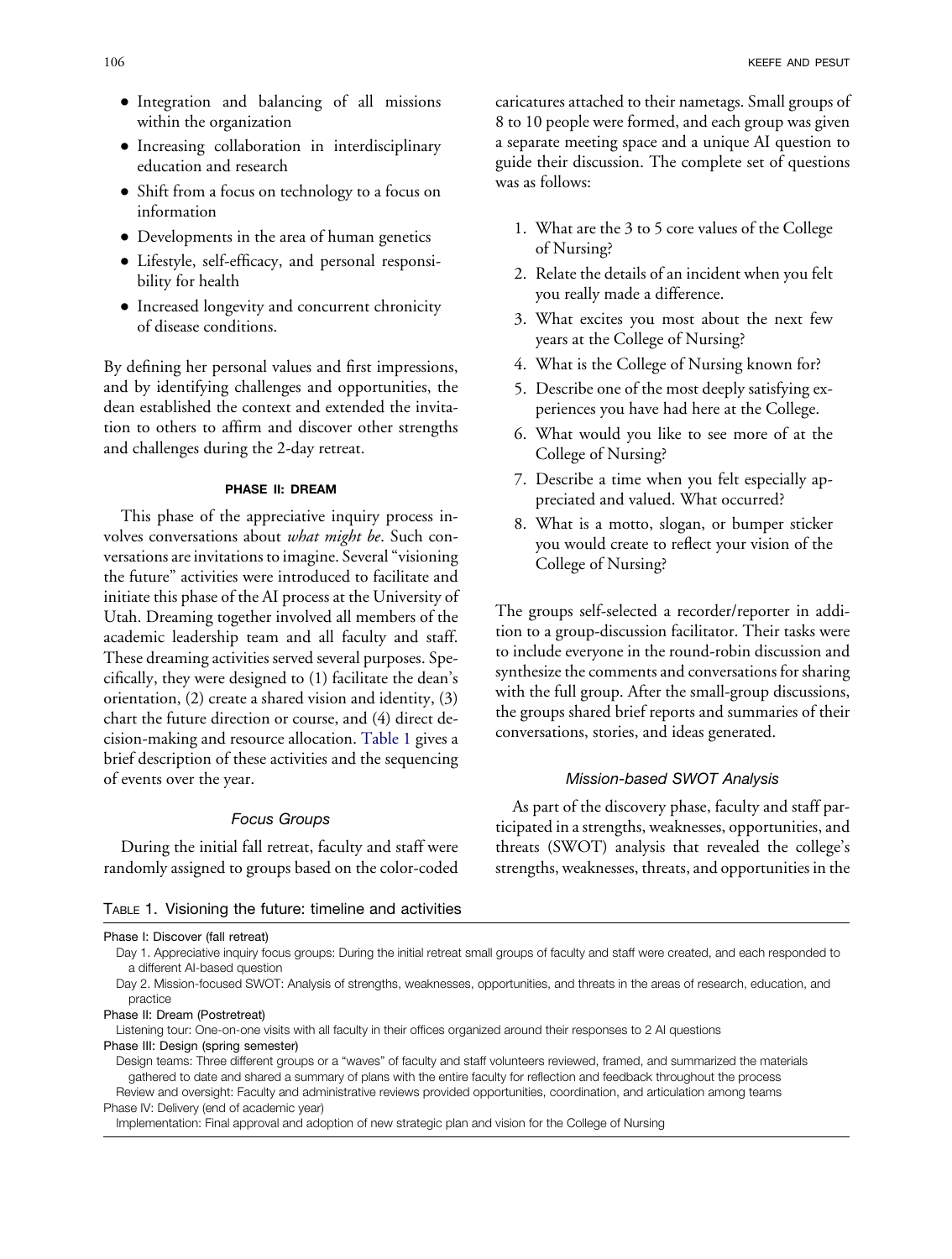areas of education, research, and practice. The following ground rules and guidelines were generated by the group to facilitate this activity:

- Be an attentive listener
- Avoid evaluation and criticism
- Focus on data and idea generation
- Create lists of comments and ideas
- Place other issues and ideas into a "treasure chest" for later consideration.

Recorder summarized the dialog on flip charts that were posted around the room. Three SWOT clusters were created—one for each mission of the college. Strengths and weaknesses focused on the existing internal and external assets and attributes of the college. The opportunities and threats related to each mission focused on the external environment and people's perceptions about unrealized potential or future issues.

### *Listening Tour*

After the fall college-wide retreat, the dean initiated a listening tour. All faculty identified a time when the dean would come to their offices to get better acquainted and to hear their responses or thoughts on two listening-tour topics: (1) describe a professional accomplishment you are very proud of, and (2) what opportunities do you see for the college that you are most excited about and want to be a part of?

The staff gathered in small groups with the dean and shared their input and thoughts on these topics as well. The small-group structure provided opportunities for staff to learn about one another's passions and accomplishments in a way that they had never experienced, even though many members of the staff had worked together for years. The listening tour was very useful to the new dean. It served as a way to conduct an internal and external environmental assessment, and to personally connect with each member of the organization. The strengths identified within the faculty and staff were summarized and reflected back to the faculty at the general faculty meeting at the end of the first semester.

The AI process provided the structure for sensemaking and creating meaning in the organization. It also required leadership to set an example by engaging in reflection, reframing, and reinterpretation. Responsibility for posing and answering questions such as

*What's going on and why?* or *Where are we going?* eventually became the shared responsibility of faculty and the academic leadership team.

## **PHASE III: DESIGN**

Design teams were used to determine *what should be*. The activities in the design phase occurred throughout the fall semester and extended into spring. To facilitate an ongoing high-involvement process, design teams were formed with volunteers from faculty, students, and staff. The purposes of the design teams were to aggregate results of the discovery process and create mission-focused goals and plans that would define the future. Design teams sustained involvement and provided additional structure for this self-organizing change process.

The first-wave design team took the work of the whole group at the retreat and began to design mission-focused plans and identify goals. They generated a list of outcomes for the college to accomplish in the next few years. The second-wave design team was charged with aligning the unfolding work of the college with the University of Utah Health Sciences Center's goals, and to look for articulation opportunities across the missions of the college. They also framed strategies and potential action plans. A third-wave design team focused on evaluation and feedback. Next, reaction panels provided input, suggestions, editing, and additional responses to the draft documents that had been created. At each step in the design process, the work of the various groups was brought to the general faculty at their monthly meeting for an information update, feedback session, and discussion opportunity.

#### *Faculty and Administrative Reviews*

The process that unfolded over the first academic year was self-organizing in many respects and guided by the Academic Leadership Team. The members of this team, which included the dean, associate dean for research, associate dean for academic affairs, associate dean for clinical affairs, and assistant dean for finance and administration, worked together to create a group process whereby the methods of AI could be applied. They were responsible for establishing the context, defining the expectations, identifying team members, selecting the topics, and developing the guiding questions or goals. This oversight group began the discovery phase during the initial fall retreat, reflected on the stories of the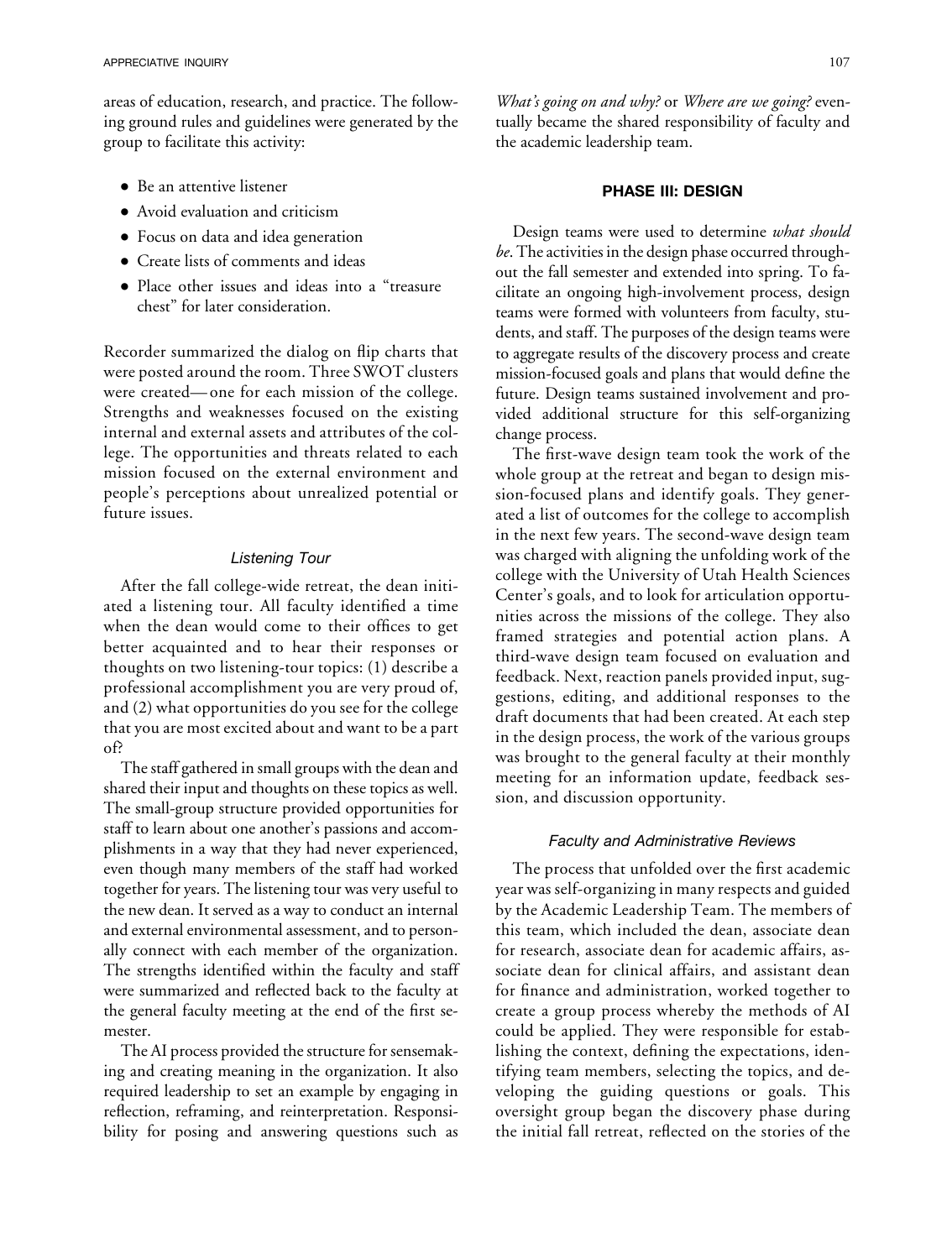faculty and staff, and summarized and reported the results throughout the fall semester. During the spring semester, faculty teams dreamed about the possibilities and designed a future strategic plan based on the appreciative discovery of current strengths and the active design of plans and directions. The academic leadership team provided ongoing oversight, celebrated achievements, and provided resources as needed.

Affinity analysis was used by the Academic Leadership Team to help organize and summarize the natural groupings that were emerging. Affinity analysis is a group-clustering technique that facilitates understanding the essence of a data set and generating natural groupings and breakthrough categorizations. Affinity analysis was also used to eliminate duplication, redundancy, and wordiness in the plans and documents as they evolved (Bassard & Ritter, 1994). During the ongoing design and delivery phases of the AI process, program directors and coordinators joined the academic leadership team to oversee and coordinate each step in the visioning process. Data and ideas generated at each phase were also reviewed, summarized, and shared with the entire faculty at monthly general faculty meetings. These sharing opportunities helped to craft evaluation criteria and determine the best next steps.

#### **PHASE IV: DELIVER**

The final phase involves creating a vision, a set of tangible goals and outcomes, or *what will be*. At the end of the first academic year, the general faculty approved the final product of this process, the College of Nursing strategic plan for 2002-2005. The use of the AI process helped to create a sense of connectedness and shared vision. The strategic plan for the future includes a vision statement, mission statement, core values, and guiding principles for the organization. A set of action plans and objectives for each of the three missions of the college was also developed and endorsed as part of the overall plan and map for charting the future. The document and the process have proved to be powerful tools for bringing out the best in the organization and the people in it. This visionary document is used as an overall guide and compass for the college. It provides the structure and sets the direction for annual action plans, goal-setting, and evaluation. The annual goals are a unique set that are developed for each year and guide the activities of the college for that year. This

college-wide plan also creates a framework for faculty alignment as each person moves toward professional advancement. This framework reinforces that all faculty, administrators, and staff exist within the college structure to work toward shared goals and achieve a collective vision. Individual performance and productivity goals become synergistic when aligned with these college-wide aspirations.

#### **Conclusions**

Activities based on the application of AI principles and self-directed organizational change strategies were used to craft a shared vision for the future of the University of Utah College of Nursing. This creative process included the four phases of discovery, dreaming, designing, and delivering a preferred future. The process requires a philosophical commitment and thoughtful attention to creating a context that invites experimentation. AI is a philosophy, a method, and a set of tools that can be very useful in supporting leadership transitions and establishing a way of being in the day-to-day work environment in a nursing school or any organization. AI helps structure the organizational change that is a prerequisite to effective leadership transitions. This process requires a leader to invest time and energy in creating a climate of trust, affirmation, and creativity.

New deans or leaders of any kind must first assess the organization and establish a context for communication. An AI framework guides this process by focusing on and appreciating *what is* and also *what could be*. Appreciative leadership skills can be critical at this stage, when people in the organization are seeking validation and appreciation. AI supports organizational discovery and can inspire people in the organization to move toward a collective destiny or a shared vision. More than ever before, faculty today need their academic leaders to hear about their best dreams and proudest accomplishments. By hearing and acknowledging these dreams and accomplishments, new leaders can raise the passion quotient and the intensity in the organization. People become mobilized and motivated to engage in constructive activity [\(Schiller et al,](#page-6-0) [2002, p. 151\)](#page-6-0).

The AI process and accompanying leadership approaches are valuable tools for new deans or anyone in a leadership transition. The challenge for today's leaders is to facilitate organizational change that maintains positive energy and creativity while allowing the organization to define and create new directions.